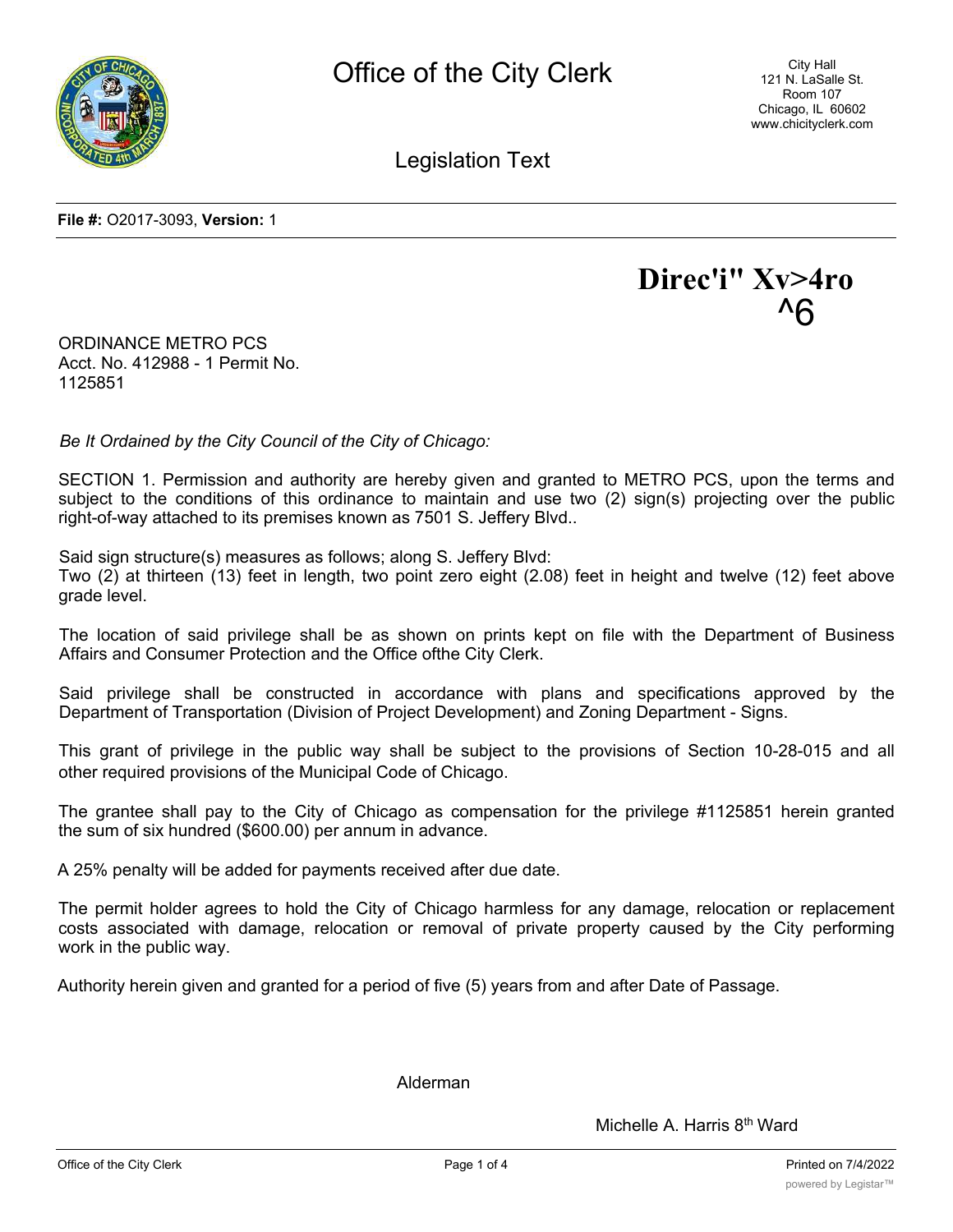.<Page 3 of 3)

**Page 1**

# **\*METROPCS \* 7501 S. JEFFERY**

# ea

HEIGHT ABOVE GRADE I AH -20'0

o

CM

GROUND LEVEL

projection sign over public way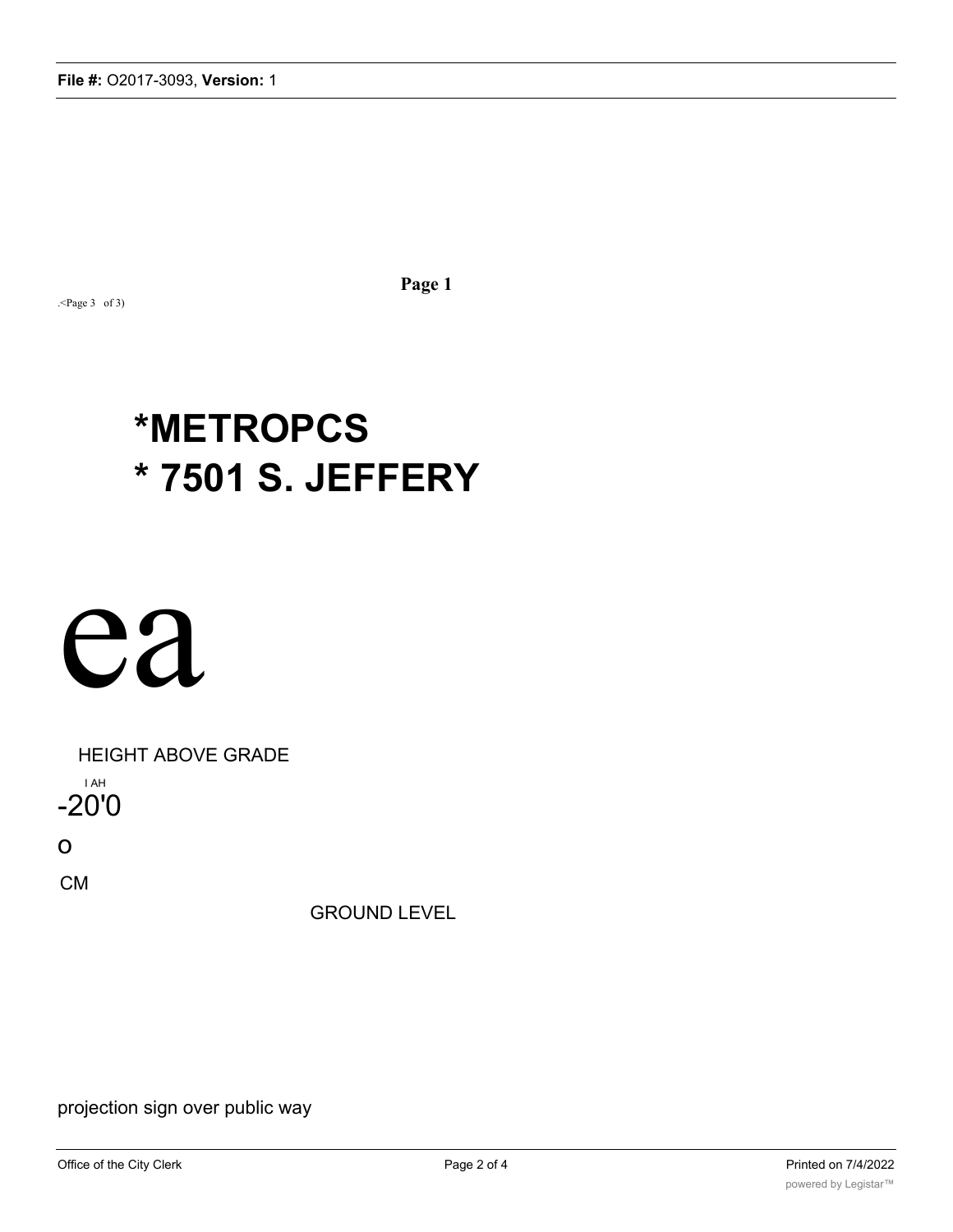#### Building Line

## O HEIGHT OJ ABOVE GRADE

### 10' SIDEWALK

Department of liusiness Affairs and Consumer Protection Small Business Center - Public Way Use Unit City Hall - 121 N. LaSalle Street, Room 800 • Chicago, II. 60602 312-74-GOBIZ/312-744-6249 ■ (312) 744-1944 (TTY) hllp /Avww citvofcliicaao org/bacp

**03/29/2017**

### **Alderman Michelle A. Harris**

Ward # 08 City of Chicago City Hall, Room 200 121 North LaSalle Street Chicago, Illinois 60602

#### **Re: An ordinance to use and maintain a portion of the public right-of-way for two (2) sign(s) for METRO PCS, adjacent to the premises known as 7501 S. Jeffery Blvd..**

#### **Dear Alderman Michelle A. Harris:**

The applicant referenced above has requested the use of the public right-of-way for a sign(s). An ordinance has been prepared by the Department of Business Affairs and Consumer Protection - Small Business Center -Public Way Use Unit for presentation to the City Council. Because this request was made for properties located in your ward, as approved by you as per thc attached, I respectfully request that you introduce the attached ordinance at the next City Council meeting.

If you have any questions regarding this ordinance, please contact Anthony Bertuca at (312) 744-5506.